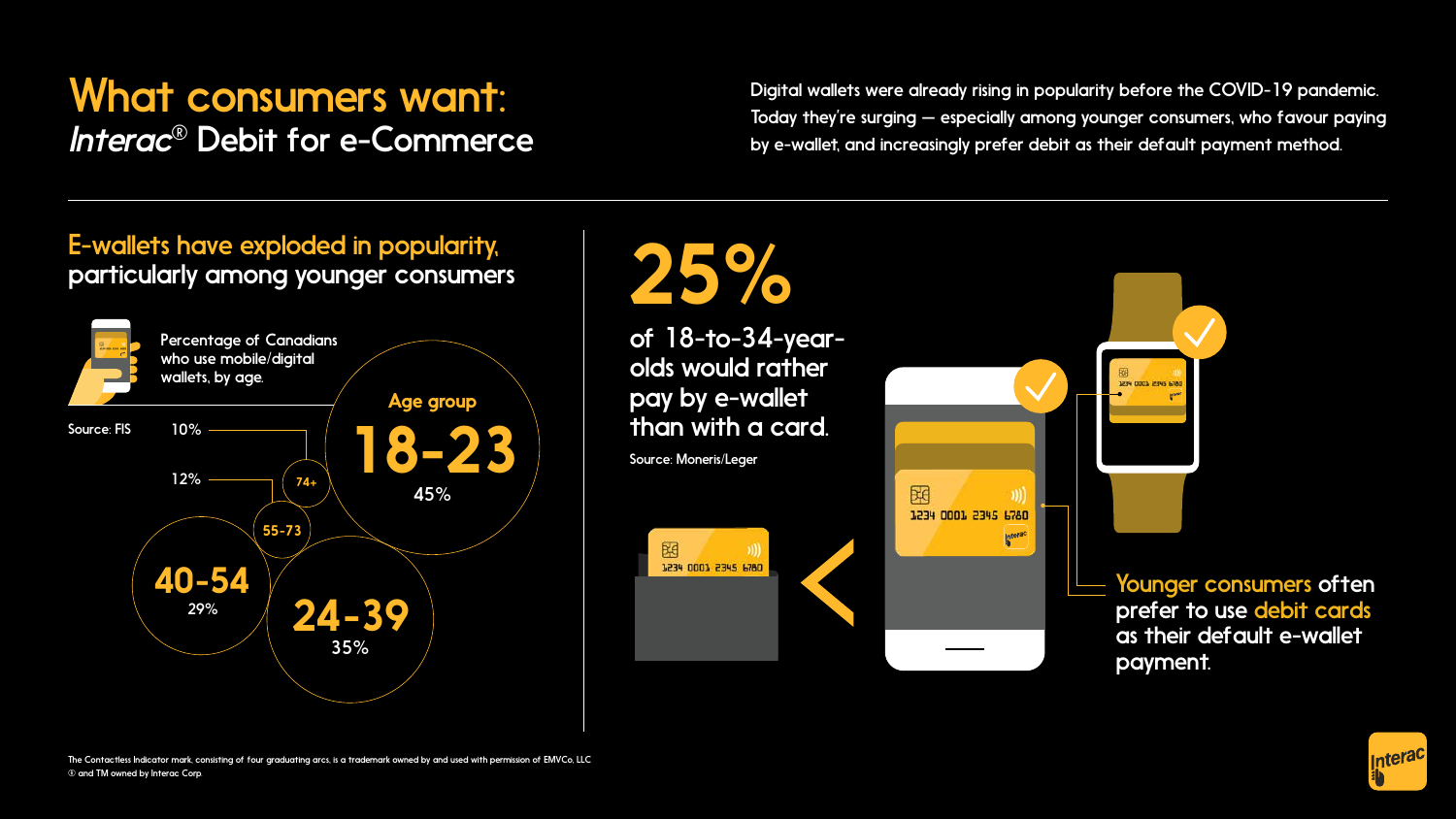#### What consumers want: *Interac* Debit for e-Commerce

Canadians believe they should have the option to use debit across multiple channels – when checking out online, making a purchase in-app, or paying in store.

> year-over-year growth in *Interac* Debit e-Commerce payments

Source: Interac



137%



The Contactless Indicator mark, consisting of four graduating arcs, is a trademark owned by and used with permission of EMVCo, LLC ® and TM owned by Interac Corp.

#